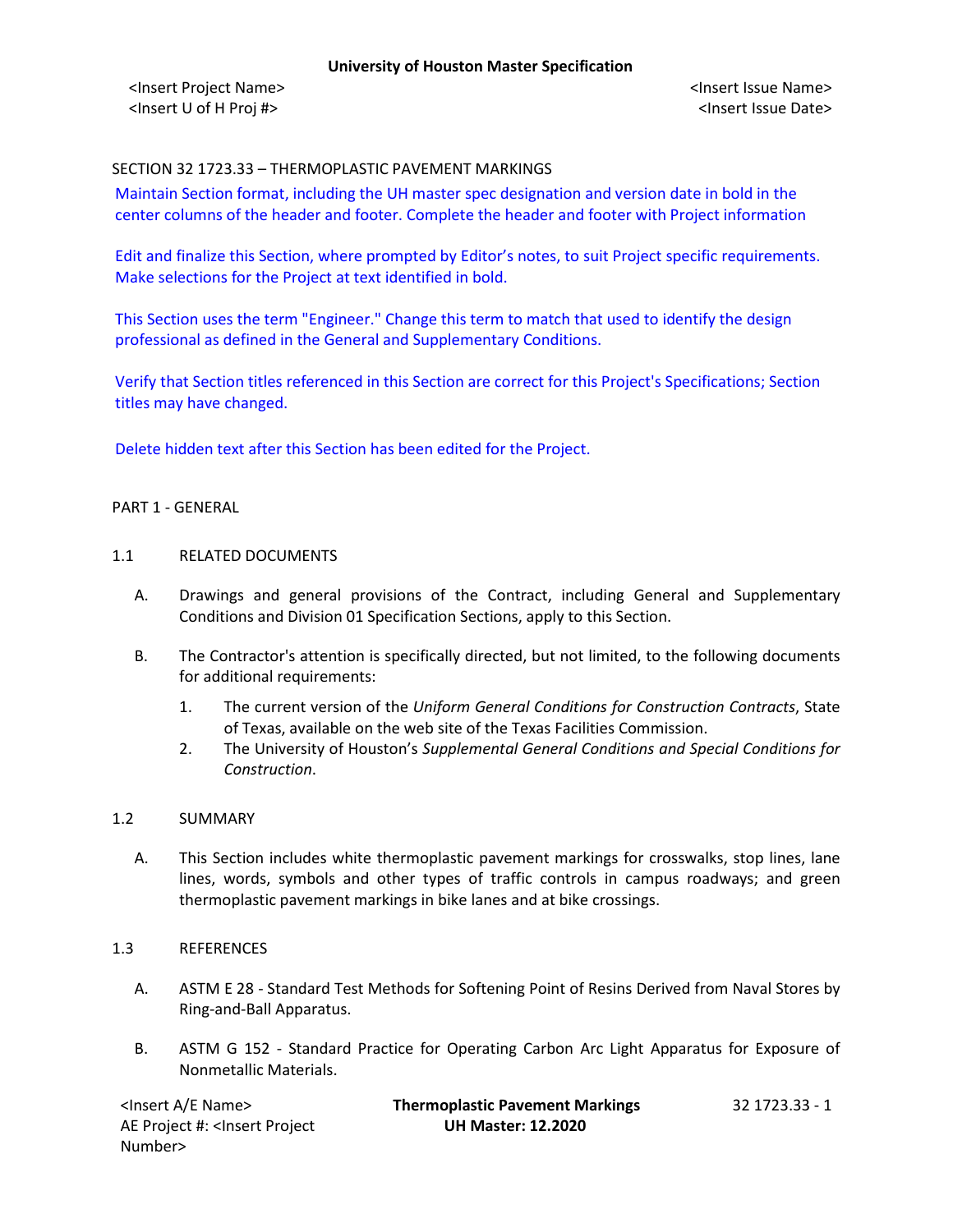<Insert Project Name> <Insert Issue Name> <Insert U of H Proj #> <Insert Issue Date>

- C. ASTM G 153 Standard Practice for Operating Enclosed Carbon Arc Light Apparatus for Exposure of Nonmetallic Materials.
- D. TxDOT Tex-822-B Determining Refraction Index of Glass Beads.
- E. TxDOT Tex-826-B Water Absorption Test of Beads.
- F. TxDOT Tex-839-B Determining Color in Reflective Material.
- G. TxDOT Tex-851-B Evaluating the Abrasion Resistance of Pavement Marking Material.

## 1.4 ACTION SUBMITTALS

- A. Product Data: Submit manufacturer's literature indicating product specifications and instructions for handling, installation, and curing. Include performance test data sheets for each product.
- B. Materials Certification: Submit material supplier's certification of compliance with Specifications.
- C. Chemical Analysis: Submit infrared analysis of Type B resins for each manufacturer used.
- D. Contractor Certification: Submit certification(s) from the pavement marking manufacturer(s) that Contractor has been adequately trained and certified to apply the manufacturer's material. This certification shall be considered current if the certification date provided by the manufacturer is within two years of the date of application of pavement markings.

#### 1.5 QUALITY ASSURANCE

A. Employ workers experienced in work of installing pavement markings.

# PART 2 - PRODUCTS

# 2.1 MATERIAL REQUIREMENTS

- A. General Requirements: Thermoplastic pavement marking material Type B for use on either asphaltic or Portland cement concrete surfaces. Clearly mark each container to indicate color, weight, type of material, and lot or batch number (consider lot or batch as each individual mix or blend that produces finished product ready for use). Package material in either suitable corrugated containers or thermal degradable plastic bags to avoid sticking during shipment or storage.
- B. Thermoplastic markings shall not be slippery when wet, nor exhibit tacky, exposed surface. Cold ductility of material shall permit normal road surface expansion and contraction without

AE Project #: <Insert Project Number>

<Insert A/E Name> **Thermoplastic Pavement Markings** 32 1723.33 - 2 **UH Master: 12.2020**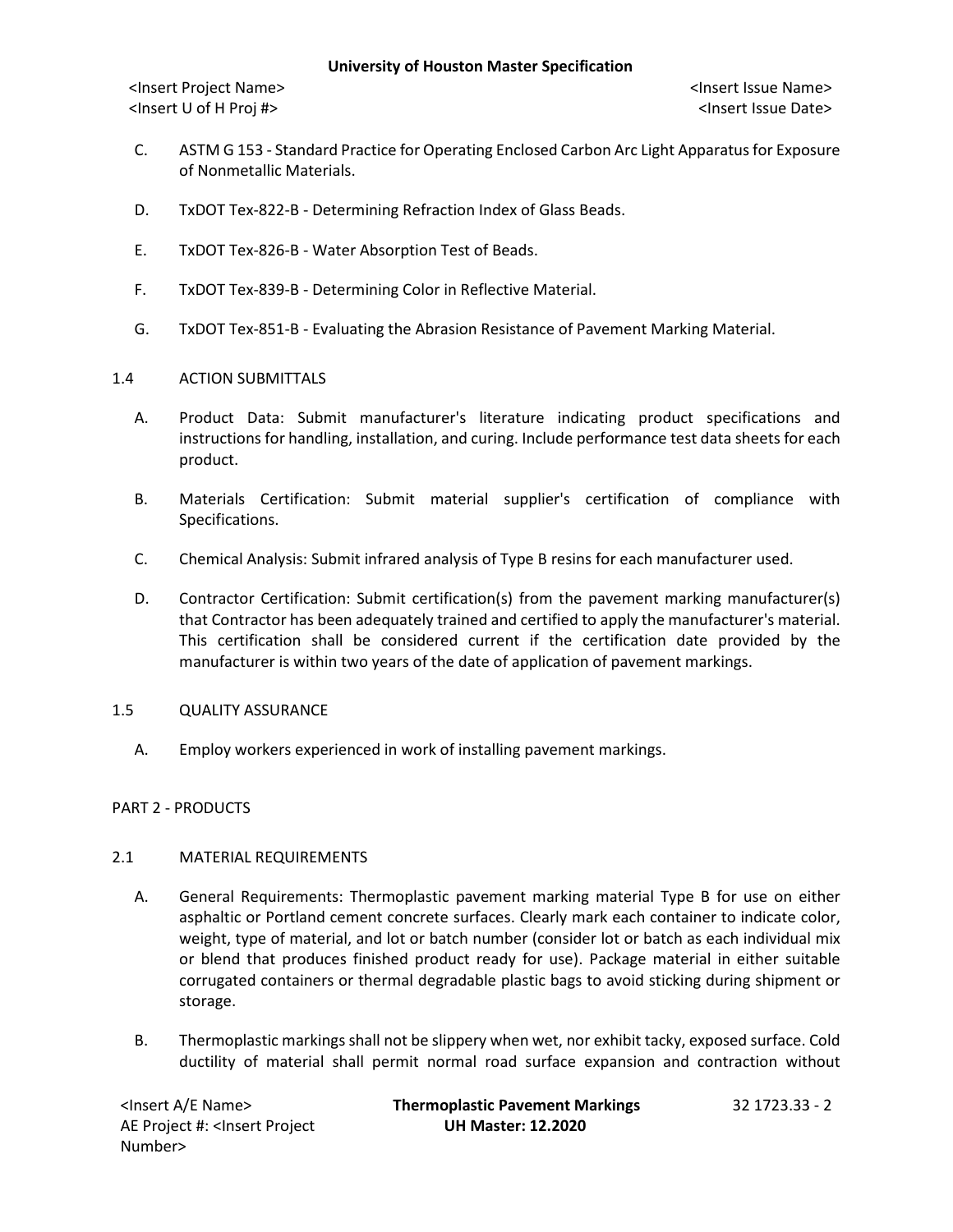<Insert Project Name> <Insert Issue Name> <Insert U of H Proj #> <Insert Issue Date>

chipping or cracking. Markings shall retain their original color, dimensions, and placement under normal traffic conditions at road surface temperatures of 158 degrees F and below.

- C. Prime and filler pigments shall pass U.S. Standard sieve No. 230 (0.0024 inch opening) when washed free of resins by solvent washing and meet following specific requirements for each pigment.
	- 1. Prime Pigments: White pigment shall be Rutile Titanium Dioxide.
	- 2. Filler Pigment: Filler pigment shall be calcium carbonate, 95 percent purity.
- D. Binder
	- 1. Type B Alkyd: Use binder consisting of mixture of resins, at least one of which is solid at room temperature, and high boiling point plasticizers. At least one-third of binder compositions shall be a maleic-modified glyceryl ester 012 Rosin and shall be no less than 8 percent by weight of entire material formulation.
- E. Glass Traffic Beads: The total silica used in formulation shall be in form of glass traffic beads meeting the following requirements:
	- 1. Manufacture. Use glass traffic beads having the following characteristics:
		- a. Manufactured from glass;
		- b. Spherical in shape;
		- c. Free of sharp angular particles;
		- d. Free of particles showing milkiness, surface scoring, or surface scratching;
		- e. Water white in color.
	- 2. Contaminants. Use glass traffic beads having the following characteristics:
		- a. Containing less than 1/4 of 1 percent moisture by weight;
		- b. Free of trash, dirt, etc.
		- c. Showing no evidence of objectionable static electricity when flowing through regular traffic-bead dispenser.
	- 3. Gradation:
		- a. Sieve Analysis. Glass traffic beads shall meet the following gradation requirements: Openings U.S. Standard Sieves Percent Passing No. 20 95 - 100 No. 30 80 - 95
			- No. 50 15 35
			- No. 100 0 4
		- b. Irregular Particles: Glass traffic beads, retained on screen used to determine gradation requirements, shall not contain more than 30 percent (by weight) irregular particles.
	- 4. Index of Refraction: Glass traffic beads, when tested by TxDOT Tex-822-B using liquid immersion method at 25 degrees C (77 degrees F), shall show index of refraction within range of 1.50 to 1.53.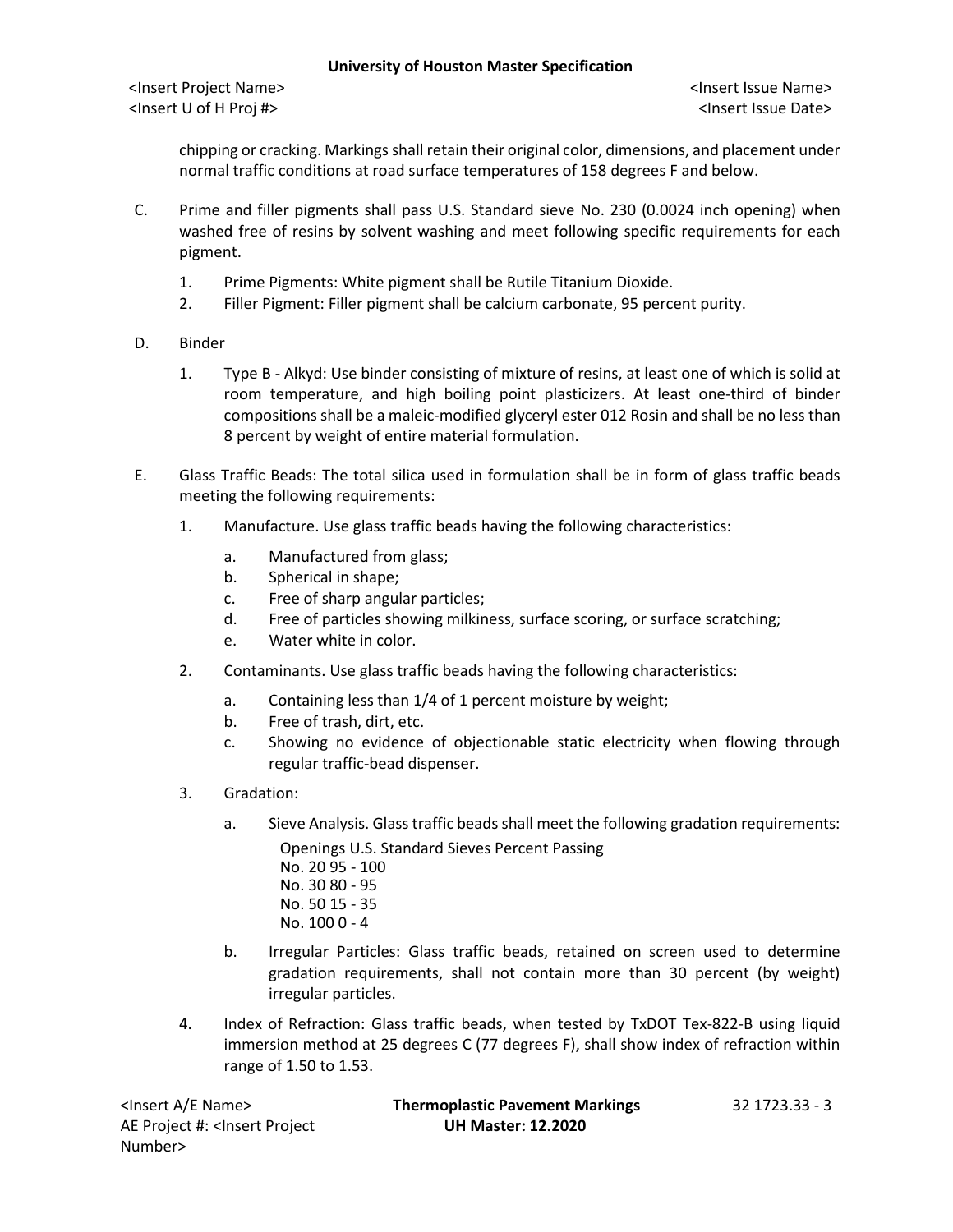- 5. Wetting. Use glass traffic beads capable of being readily wet with water when tested in accordance with TxDOT Tex-826-B.
- 6. Stability. Use glass traffic beads showing no tendency toward decomposition, surface etching, change in retro reflective characteristics, or change in color after:
	- a. One hour exposure to concentrated hydrochloric acid at 25 degrees C (77 degrees  $F$ );
	- b. Twenty-four-hour exposure to weak alkali;
	- c. One hundred hours of Weather-O-Meter exposure, in accordance with ASTM G 152 and ASTM G 153.

## 2.2 FINISHED PRODUCT REQUIREMENTS

- A. Physical Characteristics. Finished thermoplastic pavement markings material shall be free flowing granular material, unless otherwise shown on Drawings. Material shall remain in free flowing state in storage at temperatures of 100 degrees F or less. Materials shall be readily sprayed through nozzles commonly used on thermoplastic spray equipment at temperatures between 205 and 218 degrees C (401 to 425 degrees F).
- B. Toxicity. At temperatures up to and including 230 degrees C (446 degrees F), materials shall not give off fumes that are toxic and otherwise injurious to persons, animals, or property.
- C. Material shall not break down or deteriorate when held at 205 degrees C (401 degrees F) for 4 hours.
- D. Temperature versus viscosity characteristics of material in plastic state shall remain constant throughout up to four re-heatings at 205 degrees C (401 degrees F) and from batch to batch.
- E. Material shall not be adversely altered by contact with sodium chloride, calcium chloride, or other similar chemicals on, or used on, roadway surface; by contact with oil content of pavement materials; or by contact from oil dropping from traffic.
- F. Softening Point. After heating thermoplastic materials for two hours at 204 degrees C (400 F) Type B Alkyd material shall have softening point greater than 90 degrees C (194 degrees F) when tested in accordance with ASTM E 28-58T - Ball and Ring Method.
- G. Color. CIE chromaticity coordinates of materials, when determined in accordance with TxDOT Tex-839-B, shall fall within area having following corner points and shall meet following luminosity requirements.

| <b>CIE Chromaticity Coordinate Corner Points</b> |  |  |  |  |                   |
|--------------------------------------------------|--|--|--|--|-------------------|
|                                                  |  |  |  |  | <b>Brightness</b> |

AE Project #: <Insert Project Number>

<Insert A/E Name> **Thermoplastic Pavement Markings** 32 1723.33 - 4 **UH Master: 12.2020**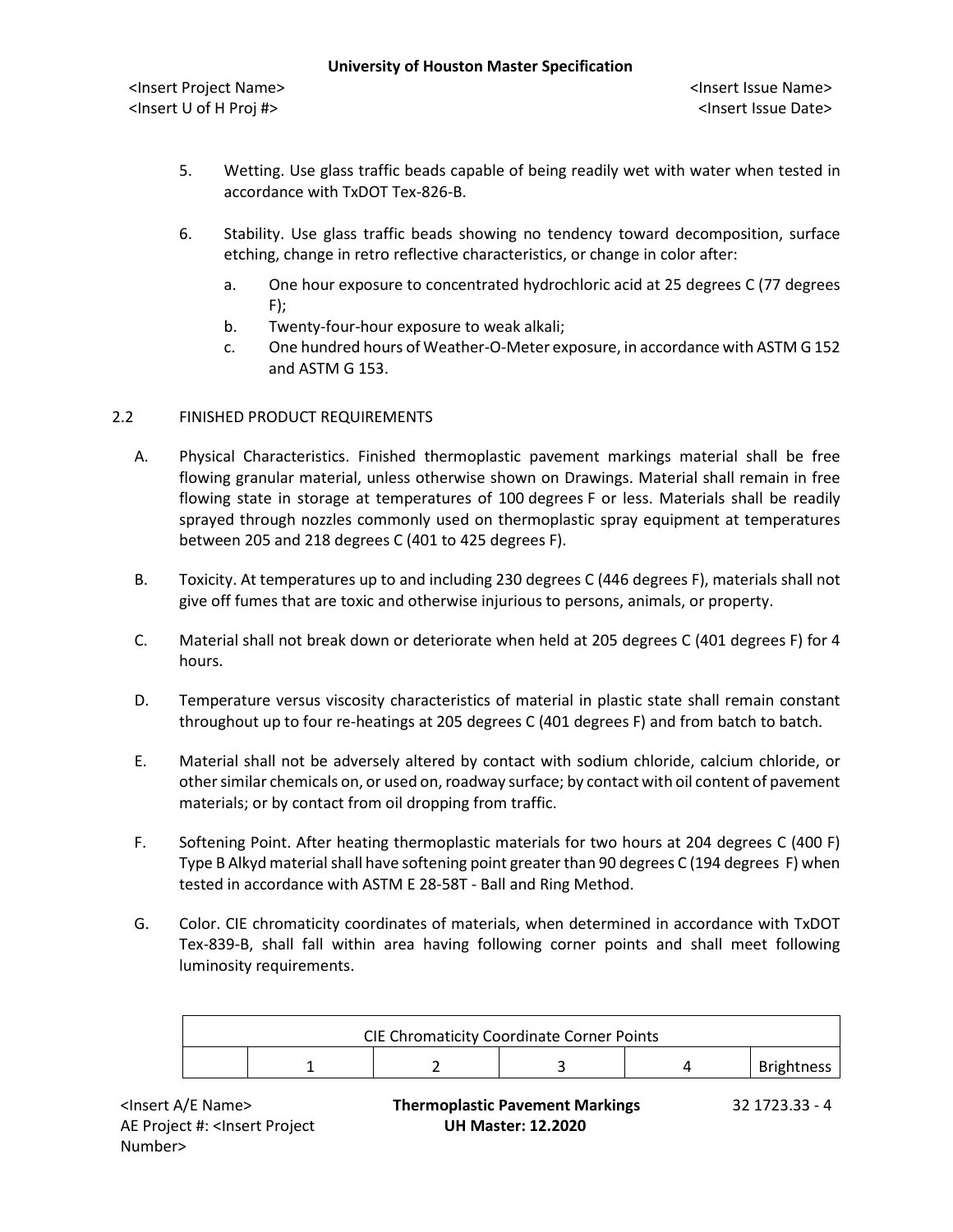<Insert Project Name> <Insert Issue Name> <Insert U of H Proj #> <Insert Issue Date>

|       | "     |                         | ,, |       | ,,    |       |       |       |        |
|-------|-------|-------------------------|----|-------|-------|-------|-------|-------|--------|
| White | 0.290 | $0.315$ $\vert$ $0.310$ |    | 0.295 | 0.350 | 0.340 | 0.330 | 0.360 | Min 65 |

- H. Material shall meet above specified color requirements, before and after 70 hours of exposure in Weather-O-Meter (Atlas, Sunshine Type) fitted with 18 - 102 (18 minutes of sunshine and rain and 102 minutes of sunshine) cyclic gear. Prepare panels for testing with material as supplied.
- I. Abrasion. Thermoplastic pavement marking materials shall have loss between 4.0 and 12.0 grams when tested for abrasion in accordance with TxDOT Tex-851-B. Test according to steps 1 through 8 of procedure utilizing following test parameters:

Test distance: 5 inches Blast pressure: 40 psi Sample angle: 10 degrees and 122 gram blast media Blast Media: 1200 grams

- J. Uniformity. Manufacture material so that, when sampled in accordance with TxDOT Manual of Testing Procedures, 100-gram sample will be representative of batch or lot of material.
- K. When applied 1/8 inch thick, setting time shall not exceed characteristic straight-line curve, lower limit of which is four minutes at 59 degrees F road surface temperatures, and upper limit of which is ten minutes at 90 degrees F road surface temperature. Both temperatures are to be measured at maximum relative humidity of 90 percent.

#### 2.3 FORMULA

A. Type B - Alkyd Thermoplastic Marking:

|                     | Pounds    |
|---------------------|-----------|
| Binder              | $18 - 23$ |
| Titanium Dioxide    | $12 - 15$ |
| Calcium Carbonate   | $20 - 42$ |
| Glass Traffic Beads | $30 - 45$ |
|                     | TOTAL 100 |

#### PART 3 - EXECUTION

- 3.1 GENERAL
	- A. Spray apply pavement marking or extrude hot to pavement surface unless application method is specified on Drawings.
	- B. Provide continuous mixing and agitation of material. Provide clean, square, marking ends. Do not use pans, aprons, or similar appliances that allow dye to overrun.

| <lnsert a="" e="" name=""></lnsert>                                                          | <b>Thermoplastic Pavement Markings</b> | 32 1723.33 - 5 |
|----------------------------------------------------------------------------------------------|----------------------------------------|----------------|
| AE Project #: <lnsert project<="" th=""><th><b>UH Master: 12.2020</b></th><th></th></lnsert> | <b>UH Master: 12.2020</b>              |                |
| Number>                                                                                      |                                        |                |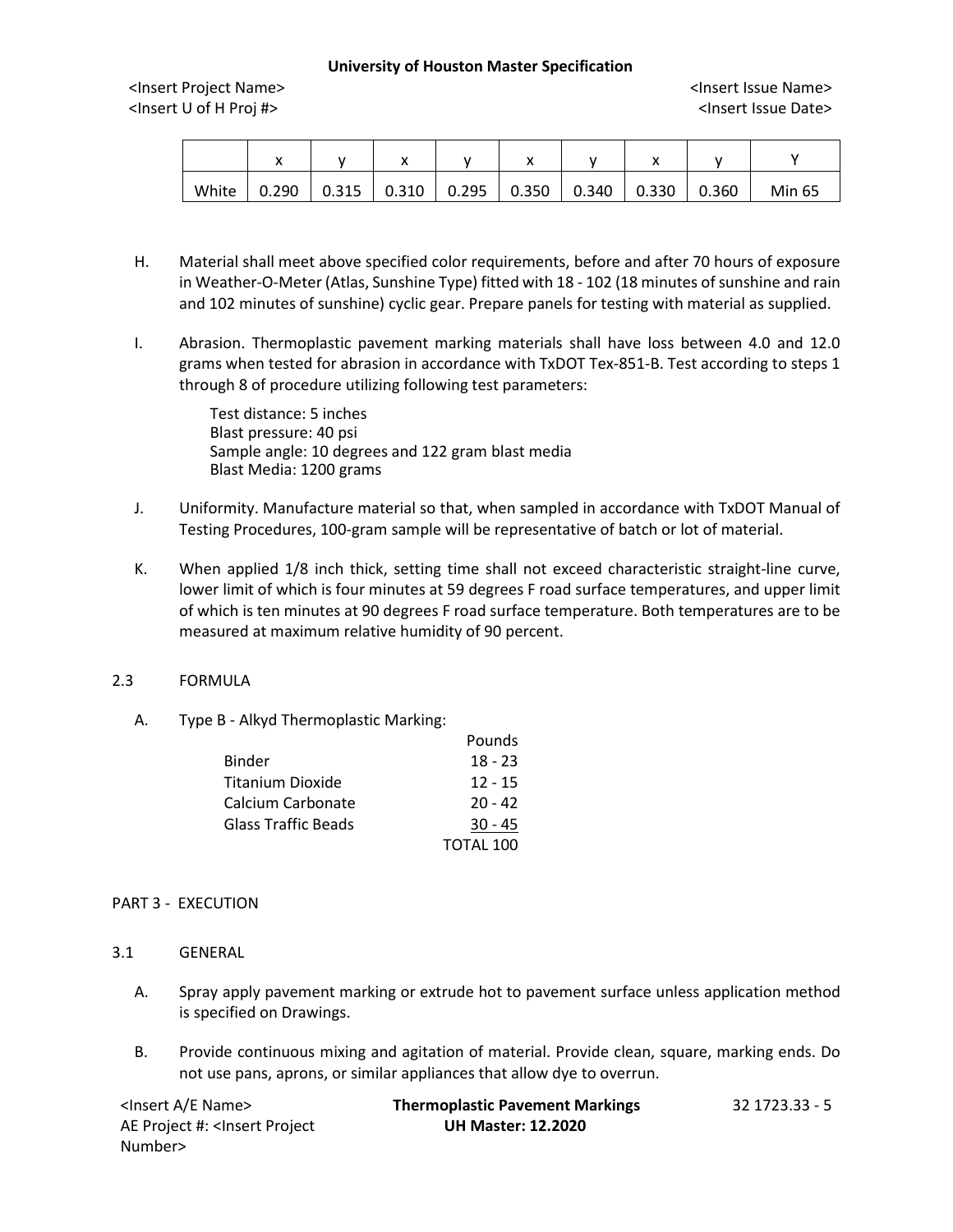<Insert Project Name> <Insert Issue Name> <Insert U of H Proj #> <Insert Issue Date>

- C. Provide thermometer capable of measuring temperature of pavement marking material.
- D. Use automatic bead dispenser attached to pavement marking equipment in manner that beads are dispensed uniformly and almost instantly upon marking as marking is being applied to road surface. Rate of application shall be sufficient to achieve retro-directive reflective characteristics specified. Provide automatic cut-off control for bead dispenser, synchronized with cut-off of pavement marking equipment.
- E. Place markings in accordance with approved traffic control plan so that minimal interruption to traffic flow is achieved. Protect newly-installed pavement markings from damage by traffic.
- F. Apply pavement markings onto clean, dry pavement having road surface temperature above 60 degrees F for Portland cement concrete surface and above 55 degrees F for asphaltic surface. When pavement marking application is by spray and operations cease for five or more minutes, flush spray head by spraying pavement marking material into pan or similar container until material is proper temperature for application.
- G. Use markings that are completely reflectorized internally and externally.
- H. Apply material within temperature limits recommended by manufacturer.
- I. Prior to placement of thermoplastic material, properly prepare pavement with primer.

### 3.2 LAYOUT

- A. Place pavement markings in proper alignment with guidelines established on roadway. Do not deviate more than two inches from guidelines established. Do not deviate in alignment of marking being placed greater than one inch per 200 feet of marking and do not deviate abruptly.
- B. Place additional markings required to achieve alignment specified throughout both straight and horizontally curved sections of roadway. Additional markings placed on roadway for alignment purposes shall be temporary in nature and shall not establish permanent marking on roadway. Materials used for alignment markings and equipment used to place markings shall be approved by Engineer.
- C. Place striping and pavement markings in accordance with the requirements of this Section, the Drawings, and the current edition of the *Texas Manual on Uniform Traffic Control Devices*. Contractor shall provide all other engineering services necessary for pre-marking of all proposed stripes and pavement markings within the limits of the Work.

#### 3.3 SURFACE PREPARATION

A. Clean pavement by sandblasting and prepare in accordance with recommendations of thermoplastic material manufacturer and to satisfaction of Engineer, prior to placement of markings. Surface scarification may be used with prior approval of Engineer.

| <lnsert a="" e="" name=""></lnsert>                                                          | <b>Thermoplastic Pavement Markings</b> | 32 1723.33 - 6 |
|----------------------------------------------------------------------------------------------|----------------------------------------|----------------|
| AE Project #: <lnsert project<="" th=""><th><b>UH Master: 12.2020</b></th><th></th></lnsert> | <b>UH Master: 12.2020</b>              |                |
| Number>                                                                                      |                                        |                |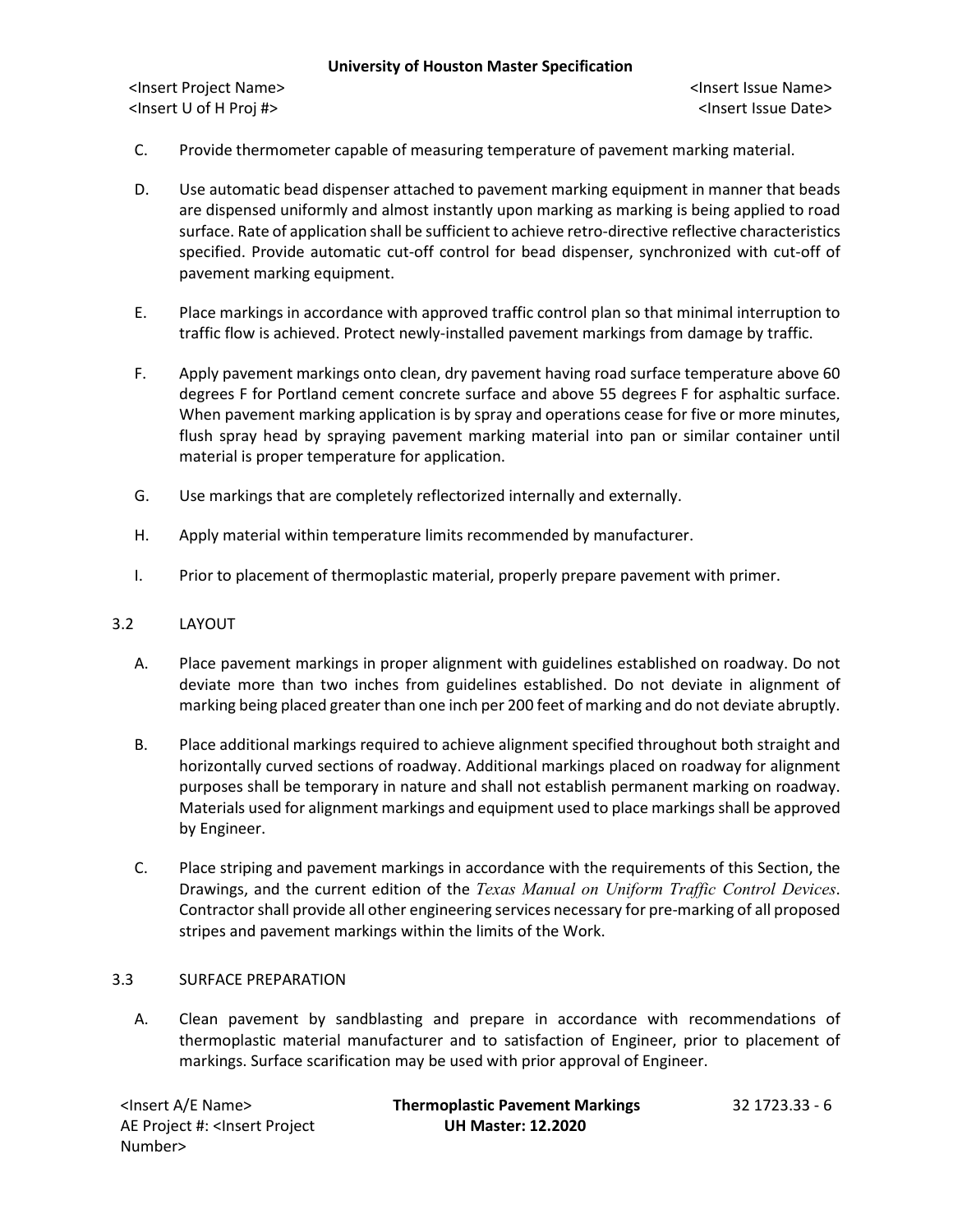<Insert Project Name> <Insert Issue Name> <Insert U of H Proj #> <Insert Issue Date>

- B. Use cleaning methods approved by Engineer that completely remove contaminants, loose materials, and conditions deleterious to proper adhesion. Do not clean Portland cement concrete surfaces by grinding.
- C. Prepare Portland cement concrete surfaces further after cleaning by completely sealing with epoxy or methyl methacrylate sealer, as recommended by thermoplastic material manufacturer. Place sealer sufficiently in advance of thermoplastic to allow release of all solvents.
- D. Prime asphaltic surfaces with sealer, as recommended by thermoplastic material manufacturer based on surface conditions. Include adhesive or adhesion promoter when asphaltic surfaces exhibit polished aggregate.
- E. Primer Sealer Application. When required as described, the primer-sealer shall be applied to the road surface in a continuous film at a minimum thickness of 3 to 5 mils. Before the thermoplastic is applied, the primer-sealer shall be allowed to dry to a tacky state. The thermoplastic shall be applied within 4 hours after the primer application.

## 3.4 INSTALLATION

- A. Install markings in widths shown on Drawings. Tolerances in width shall not exceed 1/8 inch or 1/4 inch in case of undulation in pavement.
- B. Material shall not prohibit adhesion of other thermoplastic markings if, at some future time, new markings are placed over existing materials.
- C. Maintain uniform thickness of each pavement marking. Minimum thickness of markings, as measured above plane formed by pavement surface, shall not be less than 1/8 inch (125 mils). Maximum thickness shall be 3/16 inch. Supply device, approved by Engineer, to measure thickness of applied extruded markings.
- D. Drop-on Glass Sphere Application
	- 1. Application Rate. Retro-reflective glass spheres shall be applied at the rate of 10 pounds per 100 square feet of applied markings. This application rate shall be determined by confirming the following consumption rates:
		- a. 150 pounds of drop on glass spheres per ton of applied thermoplastic when the thermoplastic is being applied at 0.125 inch thickness.
	- 2. Application Method. Retro-reflective glass spheres shall be applied by a mechanical dispenser property calibrated and adjusted to provide proper application rates and uniform distribution of the spheres across the cross section of the entire width of the line. To enable the spheres to embed themselves into the hot thermoplastic, the sphere dispenser shall be positioned immediately behind the thermoplastic application device. This method insures that the spheres are applied to the thermoplastic material while it is still in the molten state.